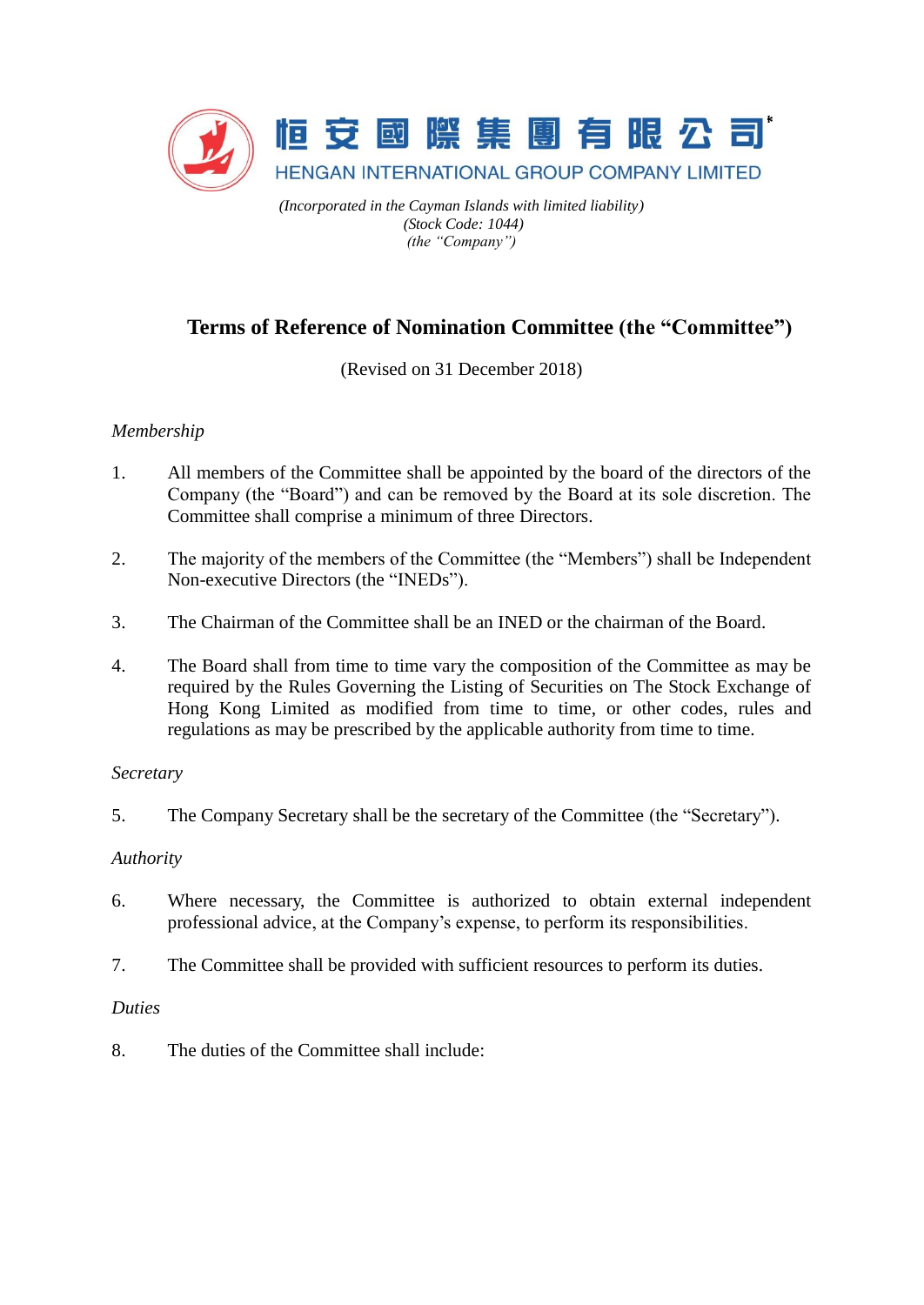- (a) identify individuals suitably qualified to become Board members and select or make recommendations to the Board on the selection of individuals nominated for directorships, ensure that sufficient biographical details of nominated candidates shall be provided to the Board and shareholders of the Company to enable them to make an informed decision;
- (b) review the structure, size and diversity (including without limitation, gender, age, cultural and educational background, ethnicity, professional experience, skills, knowledge and length of service) of the Board as a whole at least annually, and make recommendations on any proposed changes to the Board to complement the Company's corporate strategy;
- (c) assess the independence of INEDs;
- (d) make recommendations to the Board on the appointment or re-appointment of Directors and succession planning for Directors, in particular the Chairman and the Chief Executive Officer; and
- (e) review the Board Diversity Policy, as appropriate; and review the measurable objectives that the Board has set for implementing the Board Diversity Policy, and the progress on achieving the objectives; and make disclosure of its review results in the Corporate Governance Report annually.

## *Committee Meetings*

#### Frequency

9. The Committee shall meet as often as it determines necessary, but not less than once a year. Any Member, or the Secretary on requisition of any Member may call a meeting of the Committee.

#### Notice

10. Notice of any meetings of the Committee has to be given at least 14 days prior to any such meetings being held, unless all Members unanimously waive such notice. Irrespective of the length of notice being given, attendance of a meeting by a Member shall be deemed waiver of the requisite length of notice by the Member. Notice of any adjourned meetings is not required if adjournment is for less than 14 days.

#### Quorum

11. The quorum for decisions of the Committee should be any two Members, of whom at least one has to be an INED.

#### Resolutions

12. Resolutions of the Committee shall be passed by a majority of votes which can also be passed by way of unanimous written resolutions. Meetings can be held in person, or through other electronic means of communication, e.g. by telephone or by video